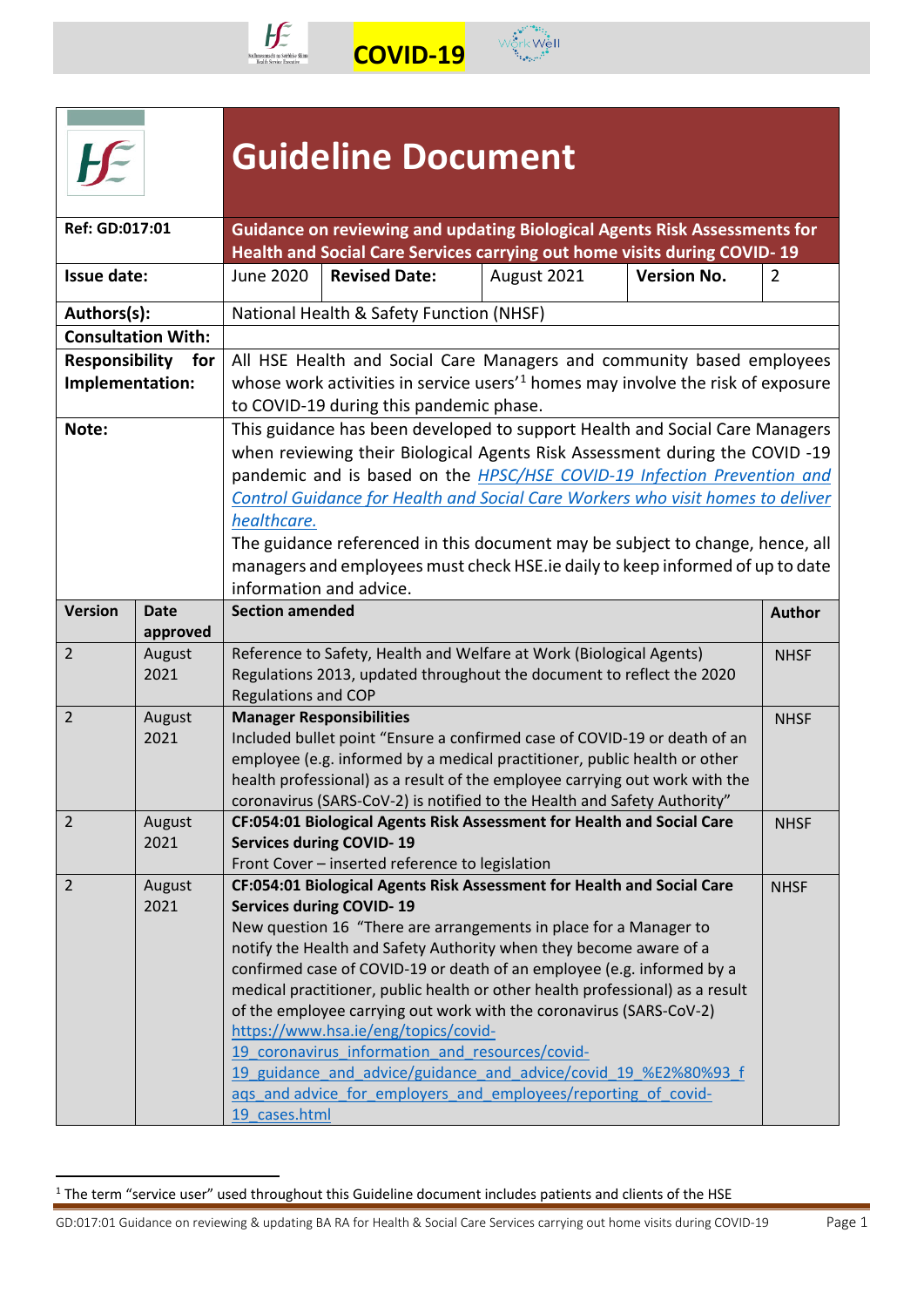



# **Table of Contents**

| 1.0                                                 | <b>Introduction</b>               | 3 |
|-----------------------------------------------------|-----------------------------------|---|
| 2.0                                                 | <b>Purpose</b>                    | 3 |
| 3.0                                                 | <b>Scope</b>                      | 3 |
| 4.0                                                 | <b>Roles and Responsibilities</b> | 4 |
| 5.0                                                 | <b>Risk Assessment</b>            | 5 |
| 6.0                                                 | <b>Supporting Information</b>     | 6 |
| 7.0                                                 | <b>References</b>                 | 6 |
| <b>Appendix I Biological Agents Risk Assessment</b> |                                   |   |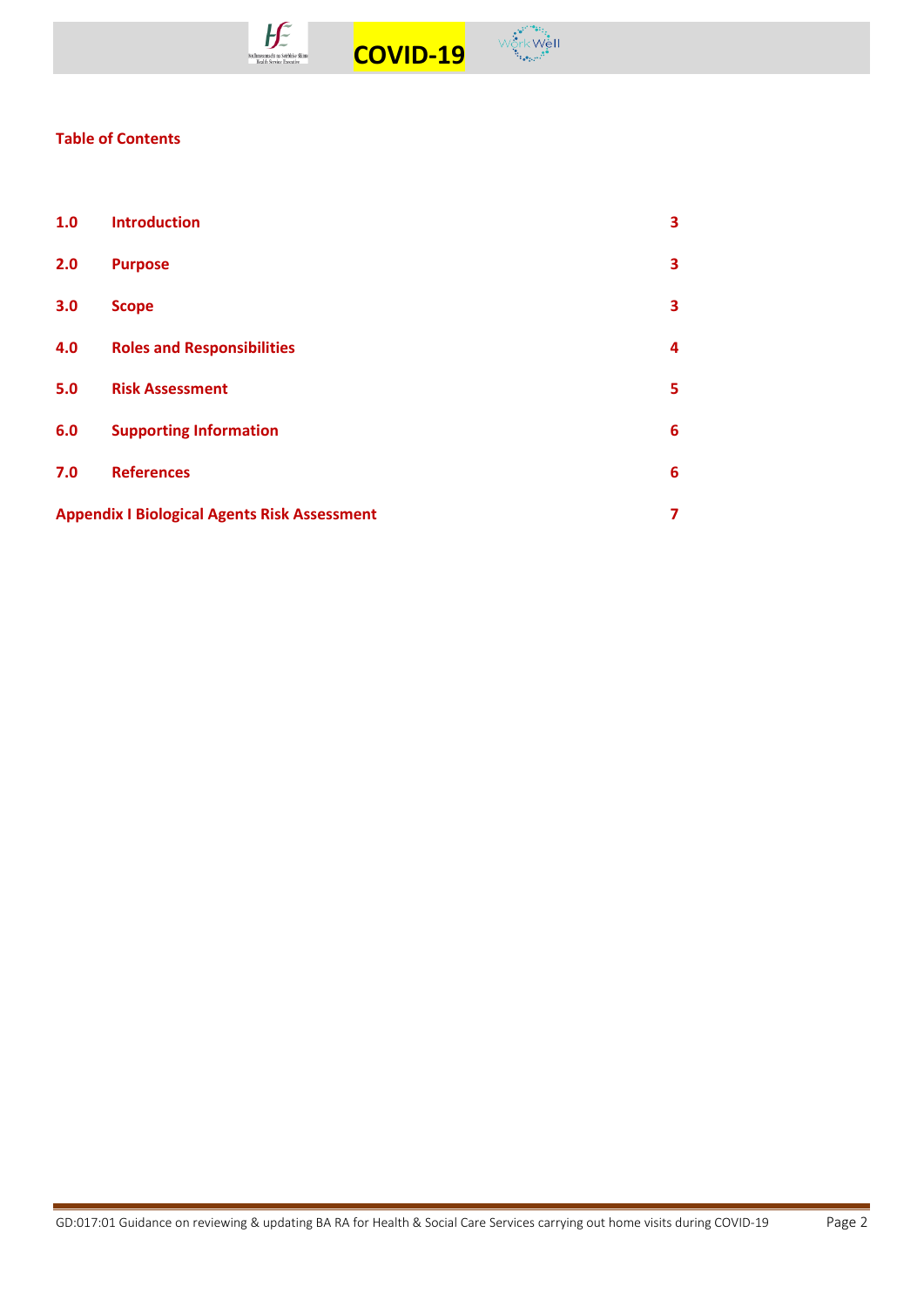



Severe acute respiratory syndrome coronavirus 2 (SARS-CoV-2), the virus responsible for the disease COVID-19 belongs to the Coronaviridae family. This family also includes severe acute respiratory syndrome-related coronavirus (SARSvirus) and Middle East respiratory syndrome coronavirus (MERSvirus). Both of these viruses are classified as risk group 3 biological agents under the Safety, Health and Welfare at Work (Biological Agents) Regulations 2013 and 2020.

 **COVID-19** 

It is the policy of the HSE to reduce, as far as is reasonably practicable, the risks associated with exposure to biological agents (COVID-19) and acknowledges that some employees may be exposed through work activities to COVID-19 and are committed to eliminating or reducing the risk of exposure.

# **2.0 Purpose:**

This guideline has been developed to support Health and Social Care Managers and community based employees who deliver healthcare in service users' homes in reviewing and updating their Biological Agents Risk Assessment during the COVID-19 pandemic.

# **3.0 Scope:**

This guideline applies to all Health and Social Care Managers and community based employees who deliver healthcare in service users' homes and whose work activities may involve the risk of exposure to COVID-19 during this pandemic phase. The guidance is applicable to the following Community based Healthcare Workers (HCWs):

- Public Health Nurses
- Community Registered General Nurses
- Physiotherapists/Occupational Therapists/Speech and Language Therapists
- Homecare supports assistants
- Mental Health Workers
- Community Psychiatric Nurses
- Palliative Care Clinical Nurse Specialists

(Non –exhaustive)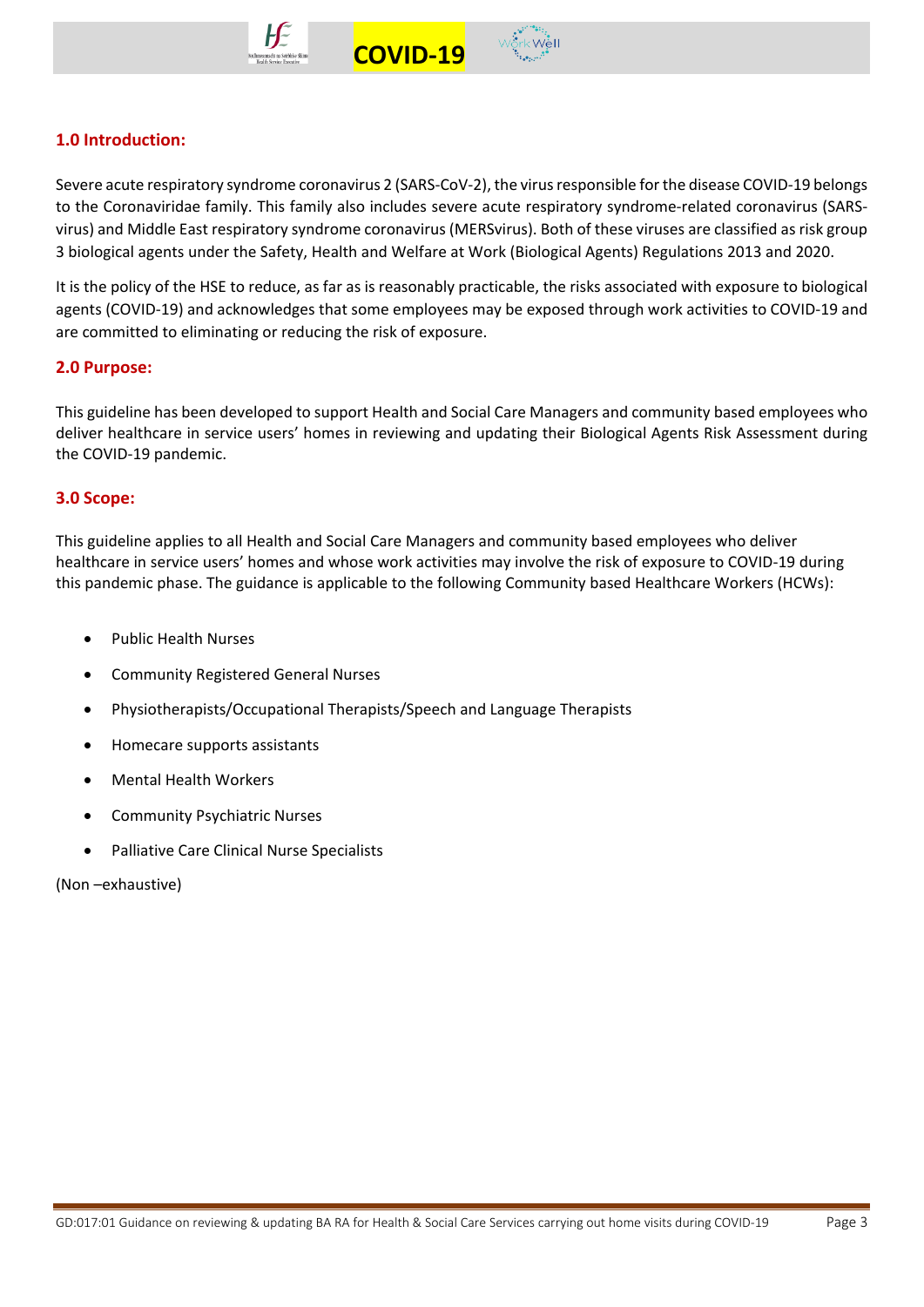



# **4.0 Roles and Responsibilities:**

The Safety, Health and Welfare (Biological Agents) Regulations 2013 and 2020, places specific duties on managers and employees and are detailed in the *HSE Policy on the Management of Biological Agents in the Healthcare Setting* and are not reproduced here. In summary responsibilities are as follows:

## **Manager Responsibilities:**

- Ensure that all hazards and the risks associated with exposure to COVID-19 are identified and assessed, and appropriate measures are put in place to eliminate, control or minimise the risk
- Ensure the risk assessment is in a written format (Refer to Appendix I)
- Where the results of the risk assessment identifies a risk to safety, health or welfare of employees, ensure relevant health surveillance is made available
- Ensure that employees are provided with appropriate information, instruction, supervision and training
- Ensure the implementation of appropriate responses for possible emergencies e.g. Spill management, management of contaminated employees
- Ensure that incidents involving potential exposure to COVID-19 are reported and managed in accordance with *Interim Guidance for Coronavirus - [Healthcare Worker Management by Occupational Health](https://www.hse.ie/eng/staff/workplace-health-and-wellbeing-unit/covid-19-guidance/)* and the *[HSE](https://www.hse.ie/eng/about/qavd/incident-management/)  [Incident Management Framework](https://www.hse.ie/eng/about/qavd/incident-management/)* and ensure that remedial measures identified through incident reviews are promptly implemented
- Ensure a confirmed case of COVID-19 or death of an employee (e.g. informed by a medical practitioner, public health or other health professional) as a result of the employee carrying out work with the coronavirus (SARS-CoV-2) is notified to the Health and Safety Authority

#### **Employee Responsibilities:**

- Adhere to local procedures and safe systems of work and any associated risk assessments and risk controls
- Work in a safe and responsible manner and take reasonable care of their own safety, health and welfare and that of others
- Co-operate with the regular review of risk assessments and control measures
- Not engage in improper conduct or behaviour or place anyone at risk
- Attend training as appropriate
- Use safety equipment or PPE provided, or other items provided for their safety, health and welfare at work
- Report to their Line Manager any defects in equipment or the place of work and any unsafe systems of work
- Report to their Line Manager any incident involving exposure or risk of exposure, to COVID-19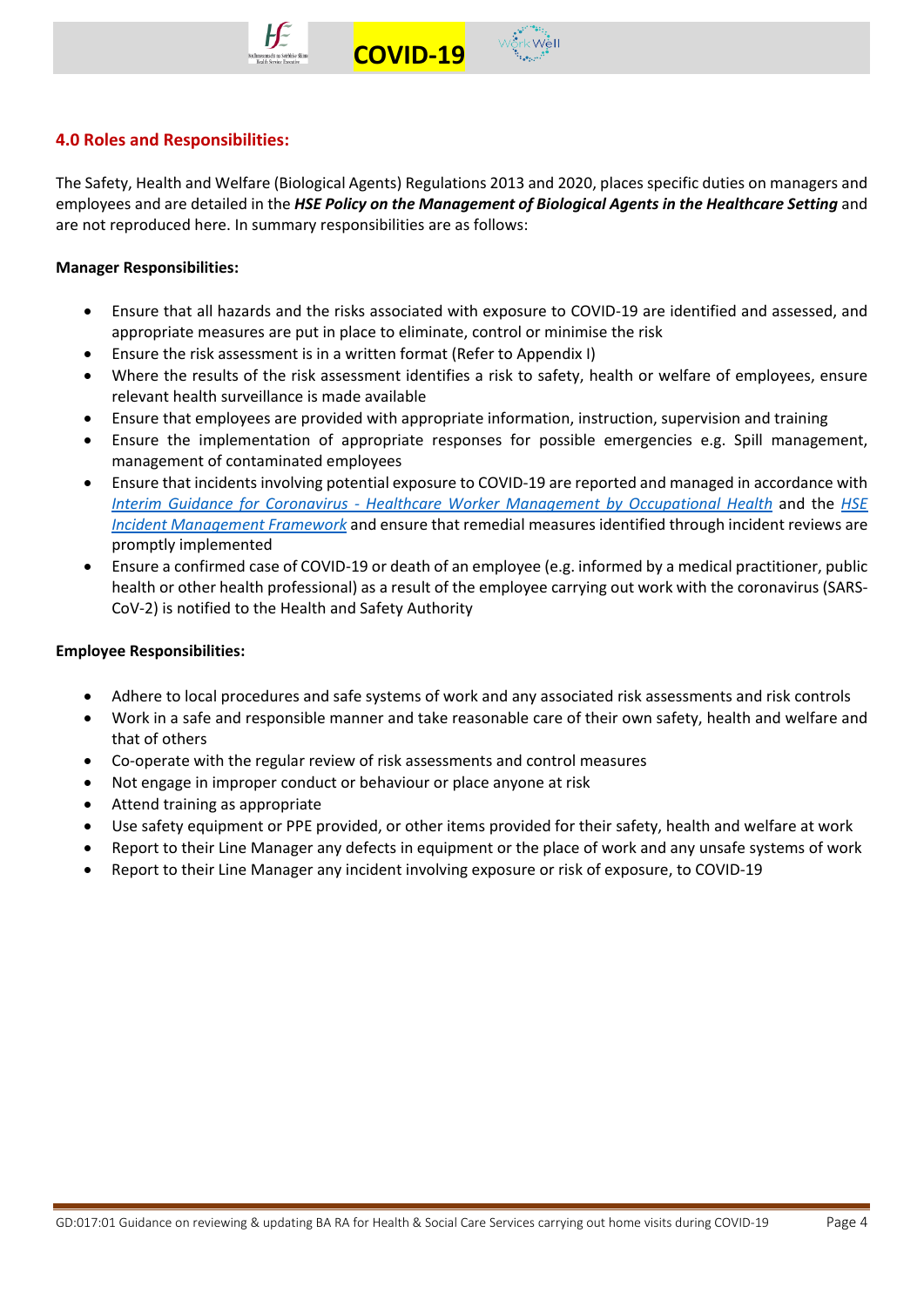

# **5.0 Risk Assessment**

The risk assessment process is broken down into four steps as outlined in Figure 1

#### *Figure 1*



#### **5.1 Steps in the Risk Assessment Process**

The risk assessment process for a given task comprises of the following four steps:

**Step 1 - Identify the Hazard** – Document the activities where there is a potential exposure to COVID–19, and determine the nature, route, degree and duration of employee's exposure. Examples of work activities may include: assistance with personal care, administration of medication, wound care management, rehabilitation (non –exhaustive).

## **Step 2- Identify the Risks associated with the hazard**.

For the purpose of the assessment:

- o Identify categories of employees who may be exposed
- o Describe the risk associated with the hazard
- o Consider whether existing control measures are adequate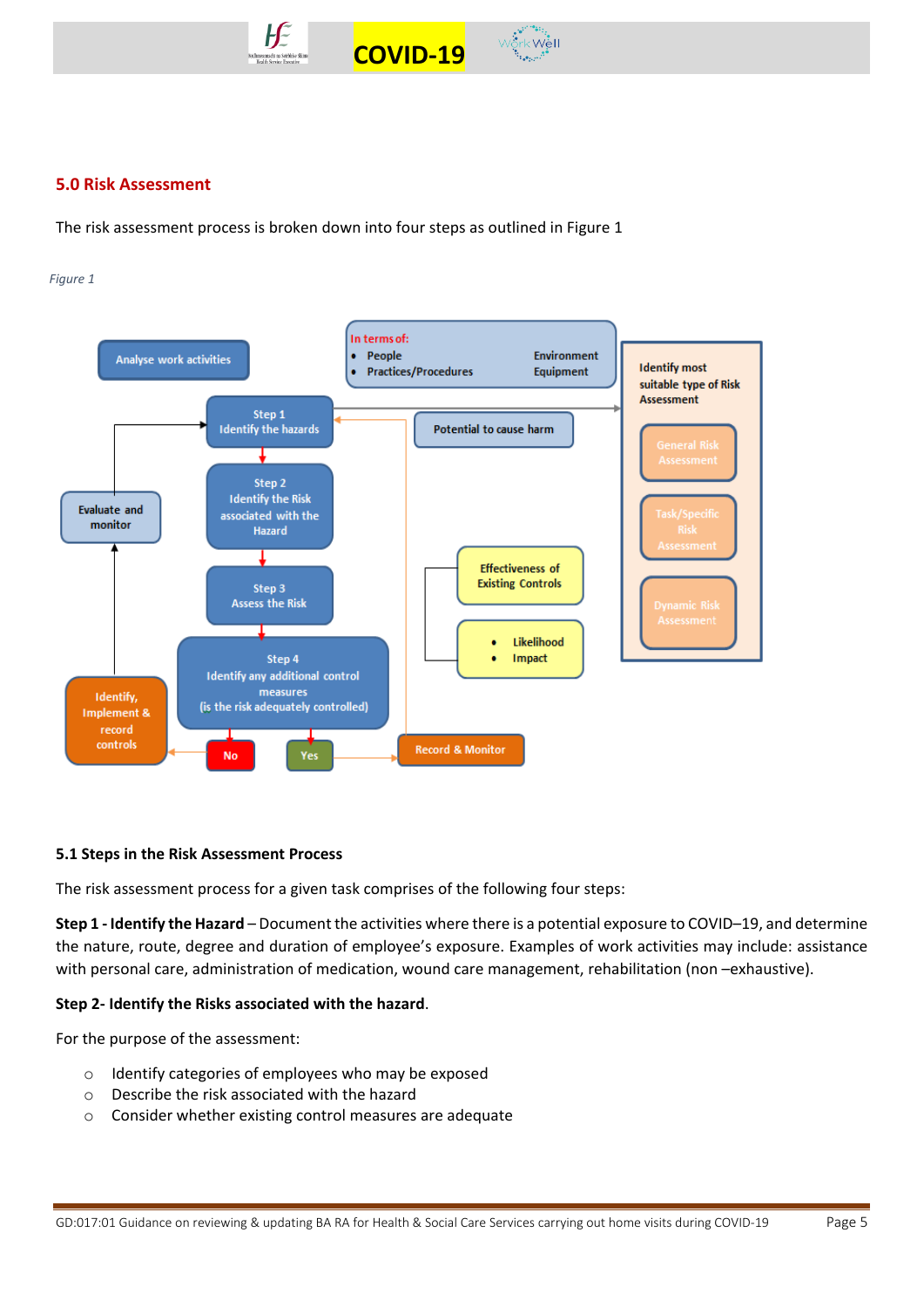

The *HPSC/HSE [COVID-19 Infection Prevention and Control Guidance for Health and Social Care Workers who visit homes](https://www.hpsc.ie/a-z/respiratory/coronavirus/novelcoronavirus/guidance/homecarevisitsguidance/)  [to deliver healthcare](https://www.hpsc.ie/a-z/respiratory/coronavirus/novelcoronavirus/guidance/homecarevisitsguidance/)* has been integrated into the risk assessment process to assist in identifying both the existing control measures in place (tick YES) and any additional controls required (tick NO).

*Note: Control programmes must accord with the prevention and risk reduction measures contained in [Schedule 2, 3, 4](https://www.hsa.ie/eng/topics/biological_agents/legislation_and_code_of_practice/)  [and 5 of the Safety, Health and Welfare at Work \(Biological Agents\) Regulations 2013](https://www.hsa.ie/eng/topics/biological_agents/legislation_and_code_of_practice/) and 2020, and [schedule](https://www.hsa.ie/eng/topics/biological_agents/legislation_and_code_of_practice/) 2, [containment level 3 of the Code of Practice for the Safety, Health and Welfare at Work \(Biological Agents\) Regulations](https://www.hsa.ie/eng/topics/biological_agents/legislation_and_code_of_practice/)  [2020](https://www.hsa.ie/eng/topics/biological_agents/legislation_and_code_of_practice/)*.

**Step 3 - Assess (i.e. Rate) the risks** (Refer to HSE Risk Assessment Tool)

<https://www.hse.ie/eng/about/qavd/riskmanagement/risk-assessment-tool.pdf>

**Step 4 - Identify any additional control measures (if any) required** (i.e. evaluate and treat the risks).

Where additional control measures are identified these should be documented on the Biological Agents Risk Assessment Form, assigned an 'action owner' and 'due date' for completion. (See Appendix 1 Biological Agents Risk Assessments for Health and Social Care Services during COVID-19).

# **6.0 Supporting Information**

- HSE (2020) Policy on the Management of Biological Agents in the Healthcare Sector
- Safety, Health and Welfare at Work (Biological Agents) Regulations, 2013 and 2020
- Code of Practice for the Safety, Health and Welfare at Work (Biological Agents) Regulations 2020
- CF:004:02 Guidance on Completion of Biological Agents Risk Assessment form

For further health and safety advice or support during the COVID-19 pandemic, please contact the HSE Health and Safety Helpdesk by visiting [https://healthservice.hse.ie/staff/benefits-services/health-and-safety/health-and-safety](https://healthservice.hse.ie/staff/benefits-services/health-and-safety/health-and-safety-helpdesk.html)[helpdesk.html](https://healthservice.hse.ie/staff/benefits-services/health-and-safety/health-and-safety-helpdesk.html) or alternatively phone 1850 420 420.

## **7.0 References**

HPSC/HSE COVID-19 Infection Prevention and Control Guidance for Health and Social Care Workers who visit homes to deliver healthcare

HPSC/HSE Interim Guidance for Coronavirus - Healthcare Worker Management by Occupational Health

HPSC / HSE Current recommendations for the use of Personal Protective Equipment (PPE) in the management of suspected or confirmed COVID-19

HSE (2019) Guidelines for the Preparation for Transport of Patient Specimens and other Biological Materials

HSE (2020) Incident Management Framework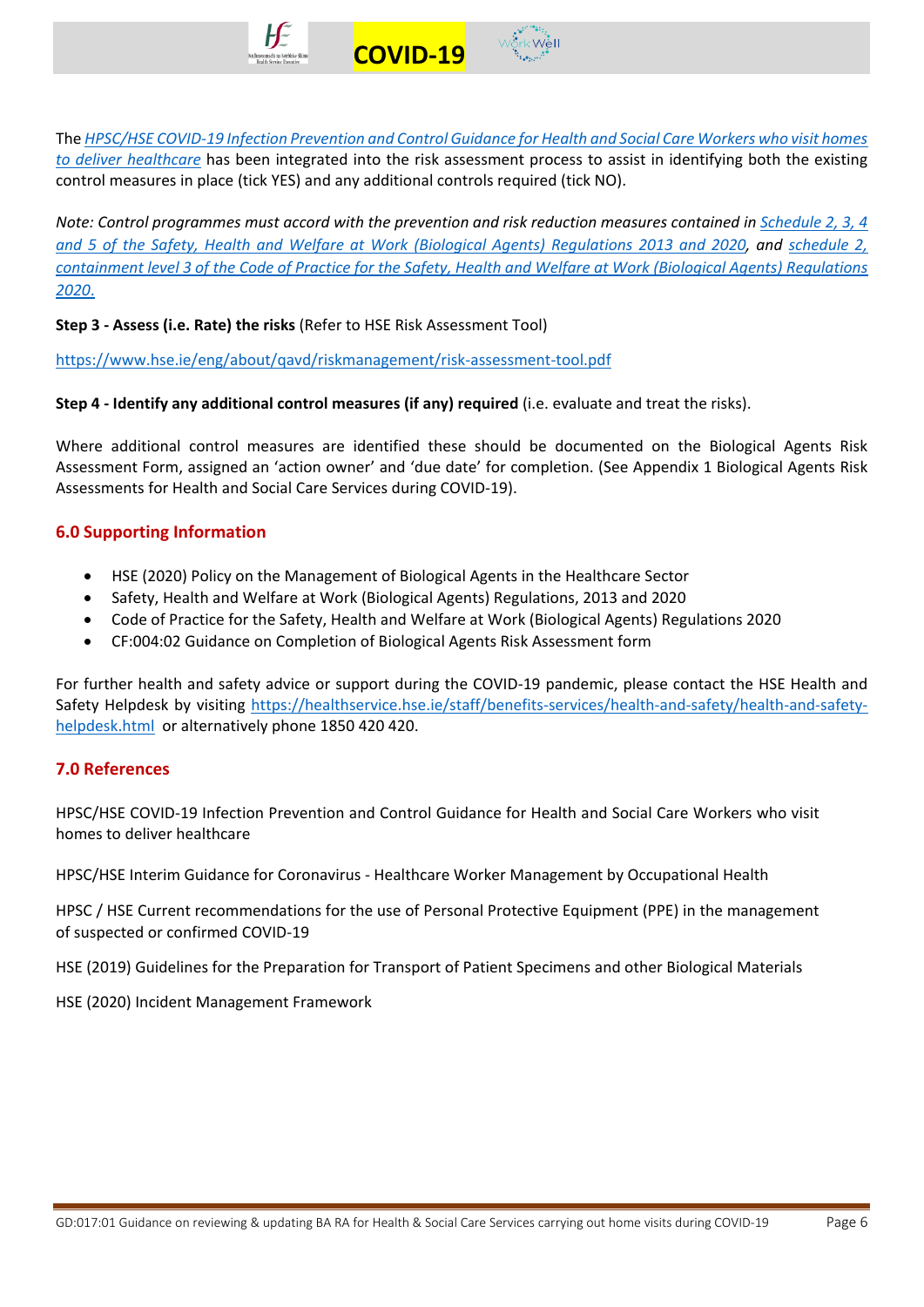

# **Appendix 1**

|                               |                 |           |                                                                                                                                                                   |                                                                             | <b>Health &amp; Safety Risk Assessment</b><br><b>Form</b>                               |  |  |               |  |
|-------------------------------|-----------------|-----------|-------------------------------------------------------------------------------------------------------------------------------------------------------------------|-----------------------------------------------------------------------------|-----------------------------------------------------------------------------------------|--|--|---------------|--|
| Ref: CF:054:01                |                 |           | during COVID-19                                                                                                                                                   |                                                                             | Re: Biological Agents Risk Assessment for Health and Social Care Services               |  |  |               |  |
| Issue date:                   |                 | June 2020 |                                                                                                                                                                   | <b>Revised date:</b><br>August 2021<br><b>Version No:</b><br>$\overline{2}$ |                                                                                         |  |  |               |  |
| Author(s):                    |                 |           |                                                                                                                                                                   | National Health & Safety Function                                           |                                                                                         |  |  |               |  |
| Legislation:                  |                 |           |                                                                                                                                                                   |                                                                             | Under Section 19 of the Safety, Health and Welfare at Work Act, 2005 and                |  |  |               |  |
|                               |                 |           |                                                                                                                                                                   |                                                                             | associated Regulations, it is the duty of the employer to identify the hazards and      |  |  |               |  |
|                               |                 |           |                                                                                                                                                                   |                                                                             | assess the associated risks in the workplace. All risk assessments must be in writing   |  |  |               |  |
|                               |                 |           |                                                                                                                                                                   |                                                                             | and the necessary control measures to eliminate or minimise the risks documented        |  |  |               |  |
|                               |                 |           | and implemented.                                                                                                                                                  |                                                                             |                                                                                         |  |  |               |  |
| Note:                         |                 |           |                                                                                                                                                                   |                                                                             | The HPSC/HSE COVID-19 Infection Prevention and Control Guidance for Health and          |  |  |               |  |
|                               |                 |           |                                                                                                                                                                   |                                                                             | Social Care Workers who visit homes to deliver healthcare has been integrated into      |  |  |               |  |
|                               |                 |           |                                                                                                                                                                   |                                                                             | the risk assessment process to assist in identifying both the existing control measures |  |  |               |  |
|                               |                 |           |                                                                                                                                                                   |                                                                             | in place (tick YES) and any additional controls required (tick NO).                     |  |  |               |  |
|                               |                 |           |                                                                                                                                                                   |                                                                             |                                                                                         |  |  |               |  |
|                               |                 |           | Where additional control measures are identified these should be documented on<br>the Biological Agents Risk Assessment Form, assigned an 'action owner' and 'due |                                                                             |                                                                                         |  |  |               |  |
|                               |                 |           | date' for completion.                                                                                                                                             |                                                                             |                                                                                         |  |  |               |  |
|                               |                 |           |                                                                                                                                                                   |                                                                             | Biological Agents Risk Assessment for Health and Social Care Services during COVID-19   |  |  |               |  |
| <b>Division:</b>              |                 |           |                                                                                                                                                                   |                                                                             | <b>Source of Risk:</b>                                                                  |  |  |               |  |
| HG/CHO/NAS/                   |                 |           |                                                                                                                                                                   |                                                                             | <b>Primary Impact</b>                                                                   |  |  |               |  |
| <b>Function:</b>              |                 |           |                                                                                                                                                                   |                                                                             | Category:                                                                               |  |  |               |  |
| <b>Hospital Site/Service:</b> |                 |           |                                                                                                                                                                   |                                                                             | <b>Risk Type:</b>                                                                       |  |  |               |  |
| <b>Dept/Service Site:</b>     |                 |           |                                                                                                                                                                   |                                                                             | <b>Name of Risk Owner:</b>                                                              |  |  |               |  |
| <b>Date of Assessment:</b>    |                 |           |                                                                                                                                                                   |                                                                             | <b>Signature of Risk</b>                                                                |  |  |               |  |
|                               |                 |           |                                                                                                                                                                   |                                                                             | Owner:                                                                                  |  |  |               |  |
| <b>Unique ID No:</b>          |                 |           |                                                                                                                                                                   |                                                                             | <b>Risk Co-Ordinator:</b>                                                               |  |  |               |  |
|                               |                 |           |                                                                                                                                                                   |                                                                             | *Risk Assessor(s):                                                                      |  |  |               |  |
|                               |                 |           |                                                                                                                                                                   |                                                                             | <b>Amendments to the Risk Assessment</b>                                                |  |  |               |  |
| <b>Version</b>                | <b>Date</b>     |           |                                                                                                                                                                   | <b>Section Amended</b>                                                      |                                                                                         |  |  | <b>Author</b> |  |
|                               | <b>Approved</b> |           |                                                                                                                                                                   |                                                                             |                                                                                         |  |  |               |  |
| $\overline{2}$                | August 2021     |           |                                                                                                                                                                   |                                                                             | CF:054:01 Biological Agents Risk Assessment for Health and                              |  |  | <b>NHSF</b>   |  |
|                               |                 |           |                                                                                                                                                                   | <b>Social Care Services during COVID-19</b>                                 |                                                                                         |  |  |               |  |
|                               |                 |           |                                                                                                                                                                   | Front Cover - inserted reference to legislation                             |                                                                                         |  |  |               |  |
| 2                             | August          |           |                                                                                                                                                                   |                                                                             | CF:054:01 Biological Agents Risk Assessment for Health and                              |  |  | <b>NHSF</b>   |  |
| 2021                          |                 |           |                                                                                                                                                                   | <b>Social Care Services during COVID-19</b>                                 |                                                                                         |  |  |               |  |
|                               |                 |           |                                                                                                                                                                   |                                                                             | New question 16 "There are arrangements in place for a                                  |  |  |               |  |
|                               |                 |           |                                                                                                                                                                   |                                                                             | Manager to notify the Health and Safety Authority when they                             |  |  |               |  |
|                               |                 |           |                                                                                                                                                                   |                                                                             | become aware of a confirmed case of COVID-19 or death of an                             |  |  |               |  |
|                               |                 |           |                                                                                                                                                                   |                                                                             | employee (e.g. informed by a medical practitioner, public                               |  |  |               |  |
|                               |                 |           |                                                                                                                                                                   |                                                                             | health or other health professional) as a result of the employee                        |  |  |               |  |
|                               |                 |           |                                                                                                                                                                   | carrying out work with the coronavirus (SARS-CoV-2)                         |                                                                                         |  |  |               |  |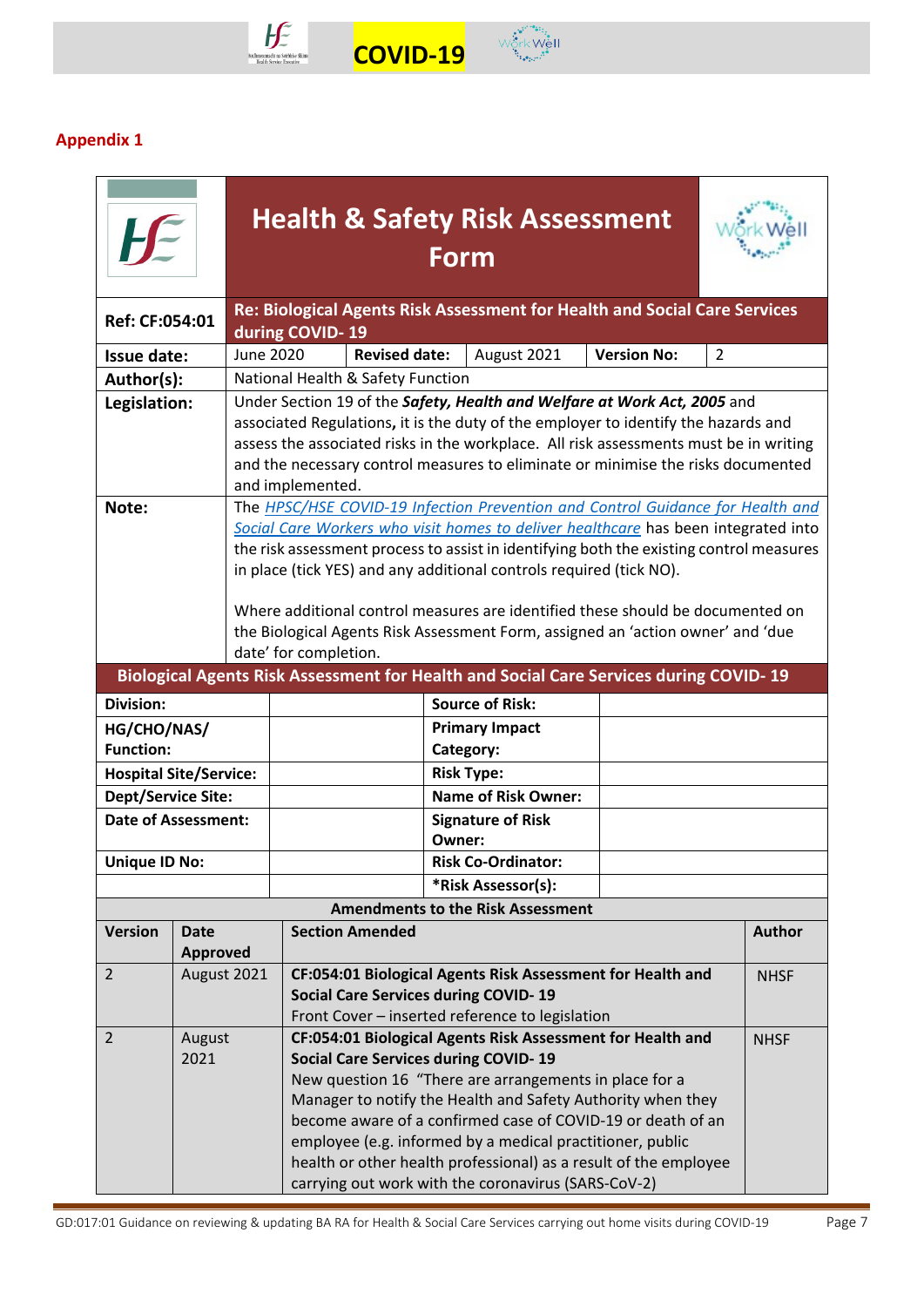



|  | https://www.hsa.ie/eng/topics/covid-                    |  |
|--|---------------------------------------------------------|--|
|  | 19 coronavirus information and resources/covid-         |  |
|  | 19 guidance and advice/guidance and advice/covid 19 %E2 |  |
|  | %80%93 fags and                                         |  |
|  | advice for employers and employees/reporting of covid-  |  |
|  | 19 cases.html                                           |  |

| No.            |                                                                                               | <b>Yes</b> | <b>No</b> | N/A | <b>Comment</b> |
|----------------|-----------------------------------------------------------------------------------------------|------------|-----------|-----|----------------|
|                | Section 1- General Measures for planning for delivery of healthcare/personal care in the home |            |           |     |                |
| $\mathbf{1}$   | All Healthcare Workers (HCWs) have received Standard                                          |            |           |     |                |
|                | Precautions training to include: hand hygiene,                                                |            |           |     |                |
|                | respiratory hygiene and cough etiquette and training in                                       |            |           |     |                |
|                | transmission based precautions (Contact, Droplet &                                            |            |           |     |                |
|                | Airborne) including the appropriate use of Personal                                           |            |           |     |                |
|                | Protective Equipment (PPE)                                                                    |            |           |     |                |
| $\overline{2}$ | HCWs are aware of the signs and symptoms of COVID-19                                          |            |           |     |                |
|                | and know to stay at home, self-isolate, contact their Line                                    |            |           |     |                |
|                | Manager and the local Occupational Health Department                                          |            |           |     |                |
|                | by telephone if they are displaying symptoms                                                  |            |           |     |                |
| 3              | HCWs are aware who to contact if they are concerned                                           |            |           |     |                |
|                | about a service users' condition                                                              |            |           |     |                |
| $\overline{4}$ | There is adequate availability of supplies including                                          |            |           |     |                |
|                | tissues, alcohol based hand rub (ABHR), hand wipes,                                           |            |           |     |                |
|                | cleaning products (including disinfectants and wipes) and                                     |            |           |     |                |
|                | personal protective equipment (PPE)                                                           |            |           |     |                |
| 5              | Where there are difficulties in sourcing and obtaining                                        |            |           |     |                |
|                | supplies, there is an agreed process to liaise with local                                     |            |           |     |                |
|                | CHO management                                                                                |            |           |     |                |
| 6              | All HCWs have reviewed HSE video resources /                                                  |            |           |     |                |
|                | completed the HSELanD Modules on donning and doffing<br>PPE                                   |            |           |     |                |
| $\overline{7}$ | In so far as possible the number of different HCWs caring                                     |            |           |     |                |
|                | for each service user is minimised and the number of                                          |            |           |     |                |
|                | different service users cared for by each HCW is also                                         |            |           |     |                |
|                | minimised                                                                                     |            |           |     |                |
| 8              | There is a system in place to check in with service users                                     |            |           |     |                |
|                | in advance of a visit to confirm household members do                                         |            |           |     |                |
|                | not have symptoms of COVID-19 or awaiting testing                                             |            |           |     |                |
| 9              | The service is notified as soon as possible if the service                                    |            |           |     |                |
|                | user has a new cough, temperature or shortness of                                             |            |           |     |                |
|                | breath, is awaiting testing. Upon notification the service                                    |            |           |     |                |
|                | user is advised to contact their doctor right away                                            |            |           |     |                |
| 10             | Sufficient time is allocated to adhere to any necessary                                       |            |           |     |                |
|                | Infection Prevention and Control (IPC) precautions, in                                        |            |           |     |                |
|                | particular to adhere to hand hygiene and safe donning,                                        |            |           |     |                |
|                | doffing and disposal of any personal protective                                               |            |           |     |                |
|                | equipment (PPE) required during the visit                                                     |            |           |     |                |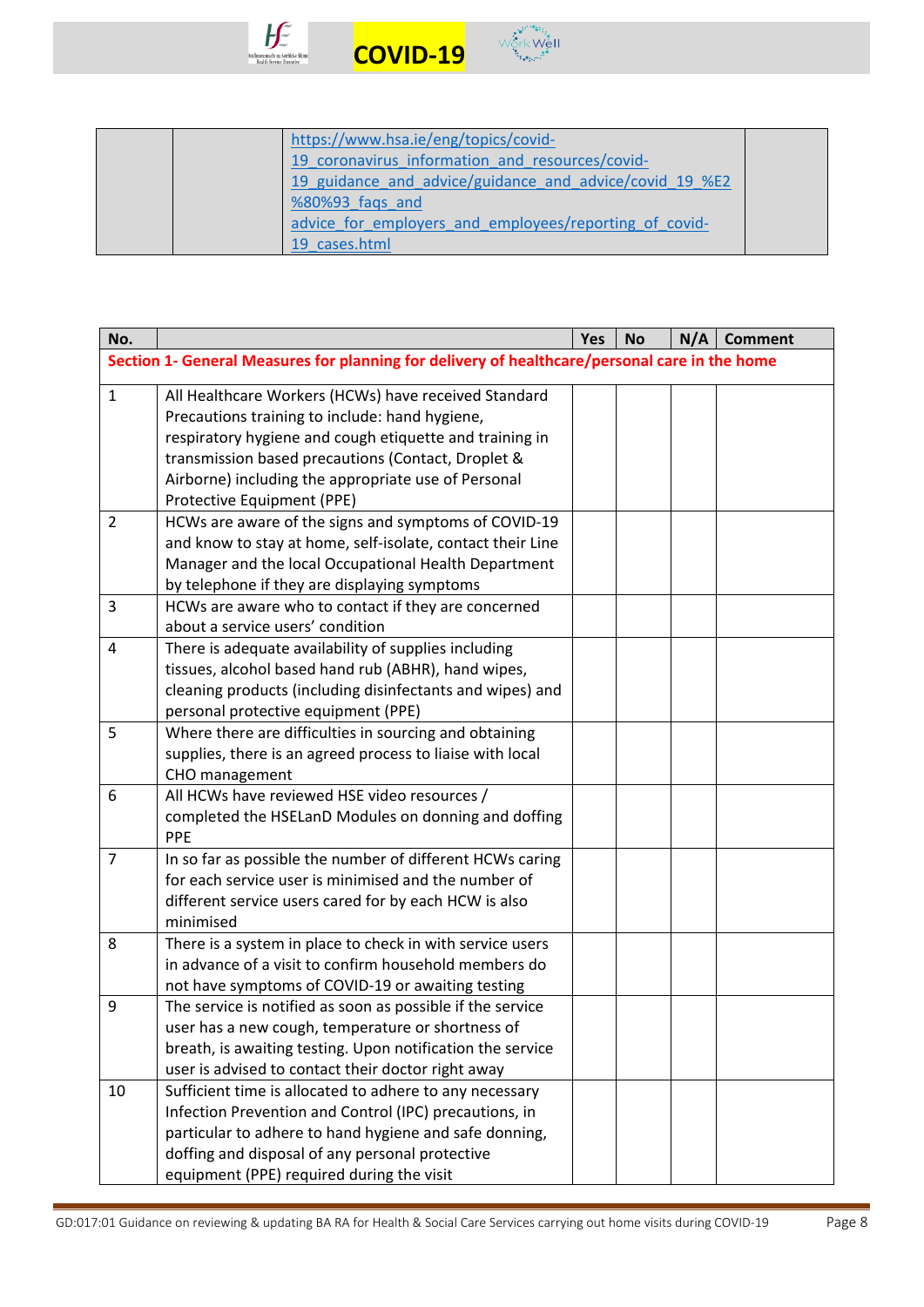



| No. |                                                                                             | <b>Yes</b> | <b>No</b> | N/A | <b>Comment</b> |
|-----|---------------------------------------------------------------------------------------------|------------|-----------|-----|----------------|
| 11  | HCWs have received instruction on how to deal with the                                      |            |           |     |                |
|     | situation if they arrive at a service users' home and find                                  |            |           |     |                |
|     | that the service users' condition has deteriorated or other                                 |            |           |     |                |
|     | symptoms that suggest COVID-19                                                              |            |           |     |                |
| 12  | HCWs have been advised how to safely launder uniforms                                       |            |           |     |                |
|     | at home.                                                                                    |            |           |     |                |
|     | Note: Key Principles                                                                        |            |           |     |                |
|     | A ten-minute wash at 60°C is sufficient to remove                                           |            |           |     |                |
|     | most micro-organisms                                                                        |            |           |     |                |
|     |                                                                                             |            |           |     |                |
|     | Using detergents mean that many organisms can be<br>$\bullet$                               |            |           |     |                |
|     | removed from fabrics at lower temperatures however,                                         |            |           |     |                |
|     | it is recommended that clothes are washed at the                                            |            |           |     |                |
|     | hottest temperature suitable for the fabric                                                 |            |           |     |                |
|     | Uniforms should be laundered separately from other<br>$\bullet$                             |            |           |     |                |
|     | household linen in a load not more than half the                                            |            |           |     |                |
|     | machine capacity at the maximum temperature the                                             |            |           |     |                |
|     | fabric can tolerate.                                                                        |            |           |     |                |
| 13  | Local procedures are in place to manage service users'                                      |            |           |     |                |
|     | laundry, cooking utensils, and decontamination of                                           |            |           |     |                |
|     | equipment during COVID -19 in line with the                                                 |            |           |     |                |
|     | recommendation outlined in HPSC/HSE COVID-19 Infection                                      |            |           |     |                |
|     | <b>Prevention and Control Guidance for Health and Social</b>                                |            |           |     |                |
|     | Care Workers who visit homes to deliver healthcare                                          |            |           |     |                |
| 14  | Arrangements are in place for HCWs involved in care of                                      |            |           |     |                |
|     | suspected or confirmed cases to have access to a local                                      |            |           |     |                |
|     | occupational health team and emergency contact details                                      |            |           |     |                |
|     | for out of hours advice in the event they develop                                           |            |           |     |                |
|     | symptoms or they have a breach in PPE in line with                                          |            |           |     |                |
|     | <b>HPSC/HSE Interim Guidance for Coronavirus - Healthcare</b>                               |            |           |     |                |
|     | <b>Worker Management by Occupational Health</b>                                             |            |           |     |                |
| 15  | There is a system in place for managing and reporting                                       |            |           |     |                |
|     | incidents of COVID-19 in line with HPSC/HSE Interim                                         |            |           |     |                |
|     | <b>Guidance for Coronavirus - Healthcare Worker</b>                                         |            |           |     |                |
|     | Management by Occupational Health and the HSE Incident                                      |            |           |     |                |
|     | Management Framework                                                                        |            |           |     |                |
| 16  | There are arrangements in place for a Manager to notify                                     |            |           |     |                |
|     | the Health and Safety Authority when they become aware                                      |            |           |     |                |
|     | of a confirmed case of COVID-19 or death of an employee                                     |            |           |     |                |
|     | (e.g. informed by a medical practitioner, public health or                                  |            |           |     |                |
|     | other health professional) as a result of the employee                                      |            |           |     |                |
|     | carrying out work with the coronavirus (SARS-CoV-2)<br>https://www.hsa.ie/eng/topics/covid- |            |           |     |                |
|     | 19 coronavirus information and resources/covid-                                             |            |           |     |                |
|     | 19 guidance and advice/guidance and advice/covid 19                                         |            |           |     |                |
|     | %E2%80%93 faq s and advice for employers and em                                             |            |           |     |                |
|     | ployees/reporting of covid-19 cases.html                                                    |            |           |     |                |
|     |                                                                                             |            |           |     |                |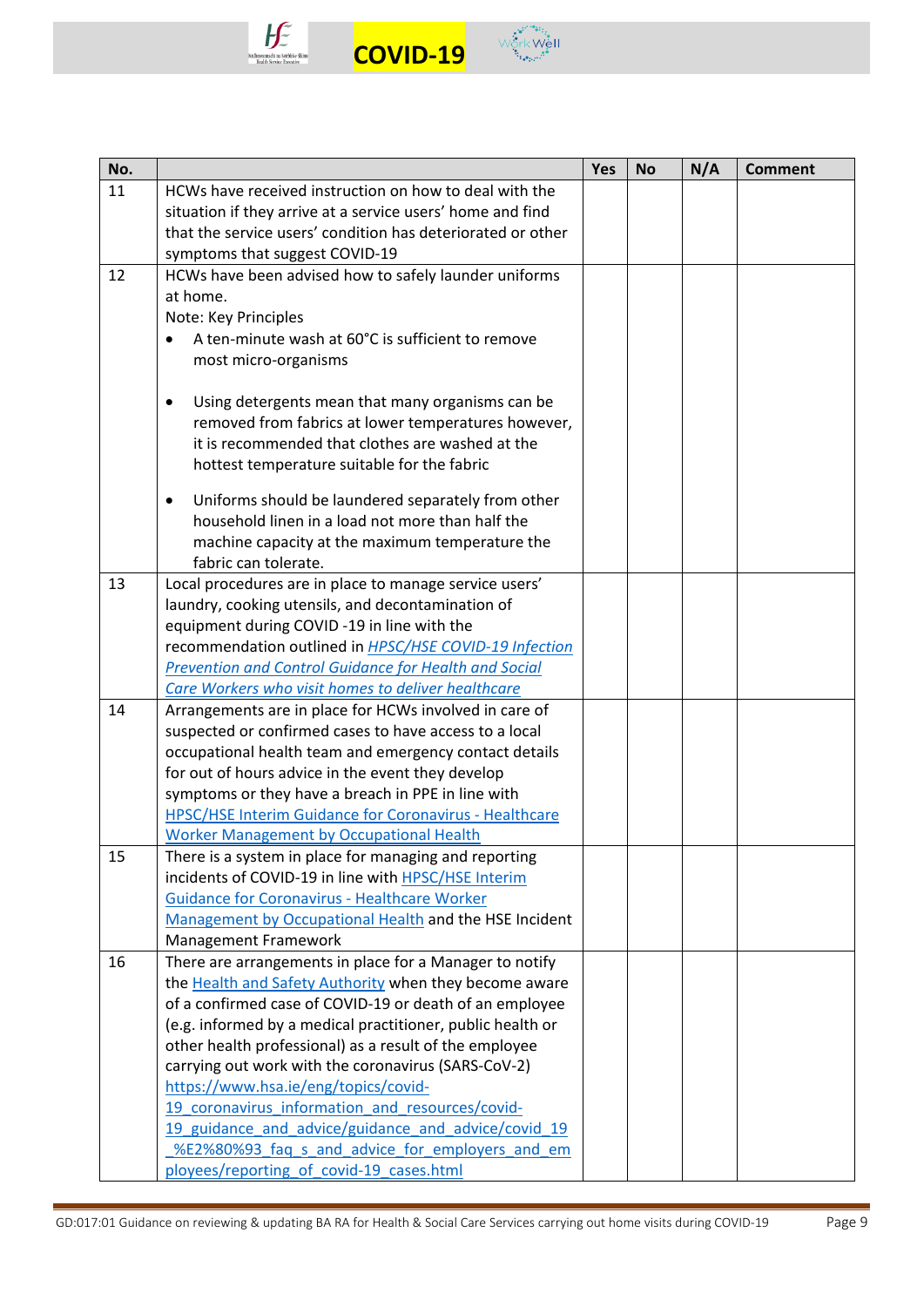



| No. |                                                                                                                 | Yes | <b>No</b> | N/A | <b>Comment</b> |
|-----|-----------------------------------------------------------------------------------------------------------------|-----|-----------|-----|----------------|
|     | Section 2 Visiting a service users' home where there is no suspect/confirmed cases of COVID-19                  |     |           |     |                |
| 17  | On arrival, HCWs confirm that no member of the                                                                  |     |           |     |                |
|     | household has symptoms of COVID-19                                                                              |     |           |     |                |
| 18  | HCWs are advised to perform hand hygiene prior to and                                                           |     |           |     |                |
|     | after a visit to service users' home and have access to an                                                      |     |           |     |                |
|     | adequate supply of ABHR                                                                                         |     |           |     |                |
| 19  | Every HCW undertakes a dynamic risk assessment*                                                                 |     |           |     |                |
|     | PRIOR to performing a clinical care task, to inform the                                                         |     |           |     |                |
|     | level of IPC precautions needed, including the choice of                                                        |     |           |     |                |
|     | appropriate PPE for those who need to be present.                                                               |     |           |     |                |
|     | *an informal on-the-spot undocumented risk<br>assessment which is undertaken prior to undertaking               |     |           |     |                |
|     | any task                                                                                                        |     |           |     |                |
| 20  | HCWs don PPE as per the <b>HPSC</b> / HSE Current                                                               |     |           |     |                |
|     | recommendations for the use of Personal Protective                                                              |     |           |     |                |
|     | <b>Equipment (PPE) in the management of suspected or</b>                                                        |     |           |     |                |
|     | confirmed COVID-19                                                                                              |     |           |     |                |
|     |                                                                                                                 |     |           |     |                |
|     | Note: Surgical masks should be worn by healthcare                                                               |     |           |     |                |
|     | workers when providing care to patients within 2m of a                                                          |     |           |     |                |
|     | patient, regardless of the COVID-19 status of the Service                                                       |     |           |     |                |
|     | User                                                                                                            |     |           |     |                |
| 21  | HCWs are advised to implement and adhere to physical                                                            |     |           |     |                |
| 22  | distancing requirements with other household members<br>HCWs limit the number of items including personal items |     |           |     |                |
|     | brought into each service users' home                                                                           |     |           |     |                |
| 23  | Where it is necessary to bring personal items HCWs                                                              |     |           |     |                |
|     | minimise contact with the service user and avoid using                                                          |     |           |     |                |
|     | mobile phones during the visit                                                                                  |     |           |     |                |
| 24  | If a service user or a member of the household has                                                              |     |           |     |                |
|     | symptoms that suggest COVID-19, HCWs are advised to                                                             |     |           |     |                |
|     | leave the room if possible.                                                                                     |     |           |     |                |
|     | If this is not possible HCWs are advised to maintain a                                                          |     |           |     |                |
|     | distance of at least 1 to 2m (3 to 6 feet), notify their Line                                                   |     |           |     |                |
|     | Manager and if the person is on their own notify a family                                                       |     |           |     |                |
|     | member or contact person                                                                                        |     |           |     |                |
| 25  | On entering the service users' home HCWs avoid<br>unnecessary direct touching gestures including                |     |           |     |                |
|     | handshaking                                                                                                     |     |           |     |                |
| 26  | HCWs do not eat or drink in the service users' home                                                             |     |           |     |                |
| 27  | HCWs implement social distancing requirements when it                                                           |     |           |     |                |
|     | is practicable to do so                                                                                         |     |           |     |                |
| 28  | When social distancing is not practicable, standard                                                             |     |           |     |                |
|     | precautions are implemented for all service users and                                                           |     |           |     |                |
|     | transmission based precautions implemented as                                                                   |     |           |     |                |
|     | appropriate                                                                                                     |     |           |     |                |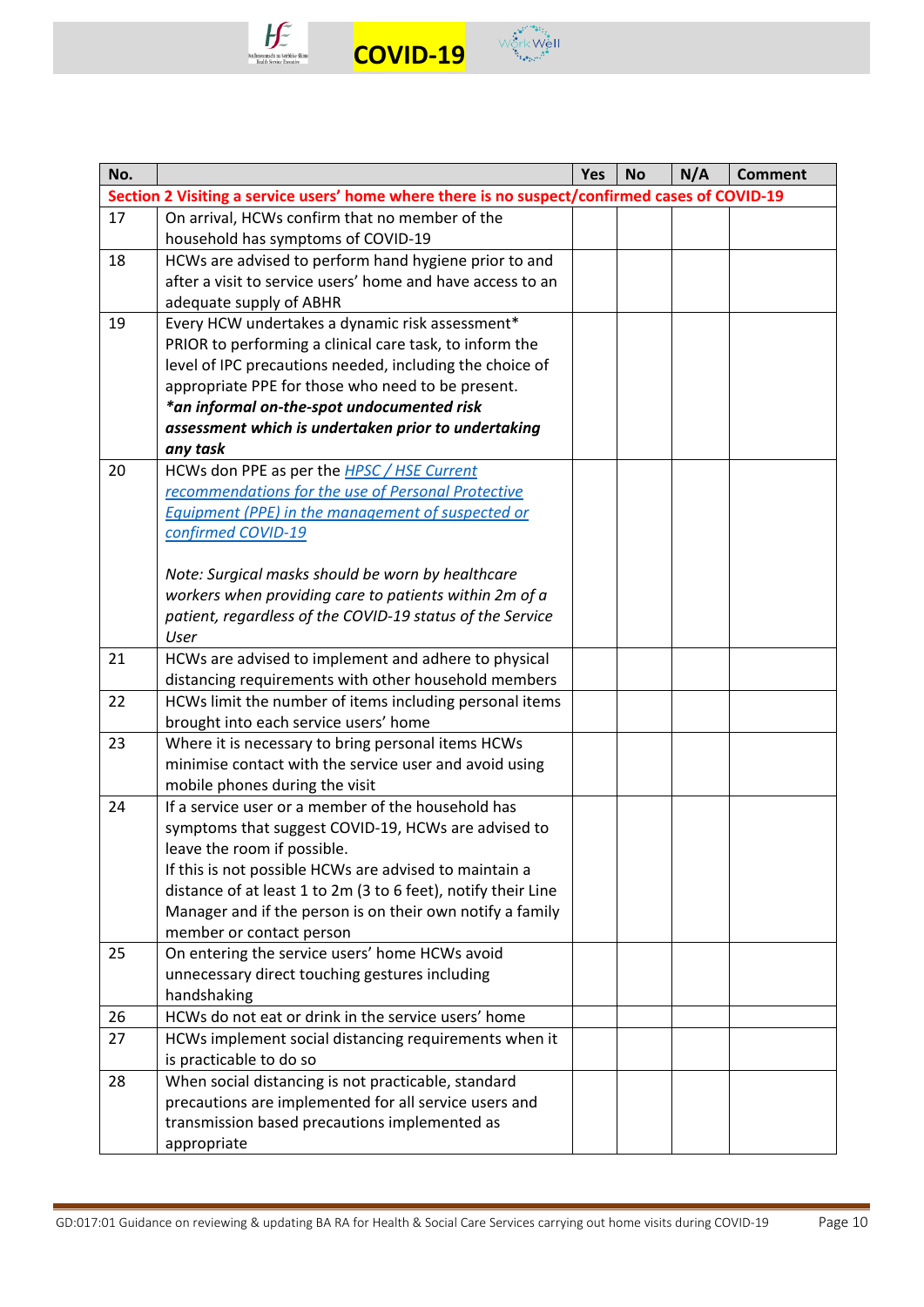



| No. |                                                                                                        | <b>Yes</b> | <b>No</b> | N/A | <b>Comment</b> |
|-----|--------------------------------------------------------------------------------------------------------|------------|-----------|-----|----------------|
|     | <b>Implementing Standard Precautions</b>                                                               |            |           |     |                |
| 1.  | <b>Hand Hygiene</b>                                                                                    |            |           |     |                |
| 29  | HCWs apply WHO My 5 Moments for Hand Hygiene as                                                        |            |           |     |                |
|     | follows:                                                                                               |            |           |     |                |
|     | Before and after use of gloves, equipment<br>$\bullet$                                                 |            |           |     |                |
|     | decontamination and after handling of waste and                                                        |            |           |     |                |
|     | laundry                                                                                                |            |           |     |                |
|     | Before a clean/aseptic procedure such as assisting a<br>٠                                              |            |           |     |                |
|     | service user to brush their teeth, and before                                                          |            |           |     |                |
|     | preparing/ handling food or assistance with feeding                                                    |            |           |     |                |
|     | or taking oral medicines                                                                               |            |           |     |                |
|     | After contact with body fluids such as bathing a<br>٠                                                  |            |           |     |                |
|     | service user who is incontinent, handling soiled                                                       |            |           |     |                |
|     | personal clothing and bed linen and clearing up spills                                                 |            |           |     |                |
|     | of urine, faeces, vomit and handling waste                                                             |            |           |     |                |
|     | After touching the service user, such as after any<br>٠                                                |            |           |     |                |
|     | personal care activities including washing and                                                         |            |           |     |                |
|     | dressing or assisting with mobility                                                                    |            |           |     |                |
|     | Immediately after removing gloves<br>٠                                                                 |            |           |     |                |
|     | After leaving the home when care delivery is finished                                                  |            |           |     |                |
| 2.  | <b>Respiratory Hygiene</b>                                                                             |            |           |     |                |
| 30  | All HCWs adhere to respiratory hygiene and cough                                                       |            |           |     |                |
|     | etiquette                                                                                              |            |           |     |                |
| 31  | All service users are advised to cover their nose and                                                  |            |           |     |                |
|     | mouth with a tissue when coughing and sneezing                                                         |            |           |     |                |
| 32  | Disposable single use tissues are used to cover the nose                                               |            |           |     |                |
|     | and mouth when sneezing, coughing or wiping and                                                        |            |           |     |                |
|     | blowing the nose                                                                                       |            |           |     |                |
| 33  | HCWs and service users are advised to keep hands away                                                  |            |           |     |                |
|     | from their eyes, mouth and nose                                                                        |            |           |     |                |
|     | On completion of the visit to the service users' home                                                  |            |           |     |                |
| 34  | HCWs perform hand hygiene after leaving the service                                                    |            |           |     |                |
|     | users' home                                                                                            |            |           |     |                |
|     | Section 3 - Additional Measures when performing a planned home visit to a service user with suspect    |            |           |     |                |
|     | or confirmed COVID-19 - Care in the home of service users with COVID-19 is only likely to be practical |            |           |     |                |
|     | and safe if the person requires minimal assistance from a visiting HCW                                 |            |           |     |                |
|     | Visiting the service users' home                                                                       |            |           |     |                |
| 35  | HCWs establish the nature of the service users current                                                 |            |           |     |                |
|     | condition                                                                                              |            |           |     |                |
| 36  | HCWs establish if there is a house porch, hallway or                                                   |            |           |     |                |
|     | corridor near the entrance and request that a small table                                              |            |           |     |                |
|     | or chair be placed there to allow the HCW don PPE and                                                  |            |           |     |                |
|     | perform hand hygiene measures before engaging with                                                     |            |           |     |                |
|     | the service user                                                                                       |            |           |     |                |
| 37  | HCWs telephone the service user to request that the                                                    |            |           |     |                |
|     | entrance door be left ajar or that the key is the lock to                                              |            |           |     |                |
|     | allow the HCW to enter without engaging with people                                                    |            |           |     |                |
|     | who live in the residence                                                                              |            |           |     |                |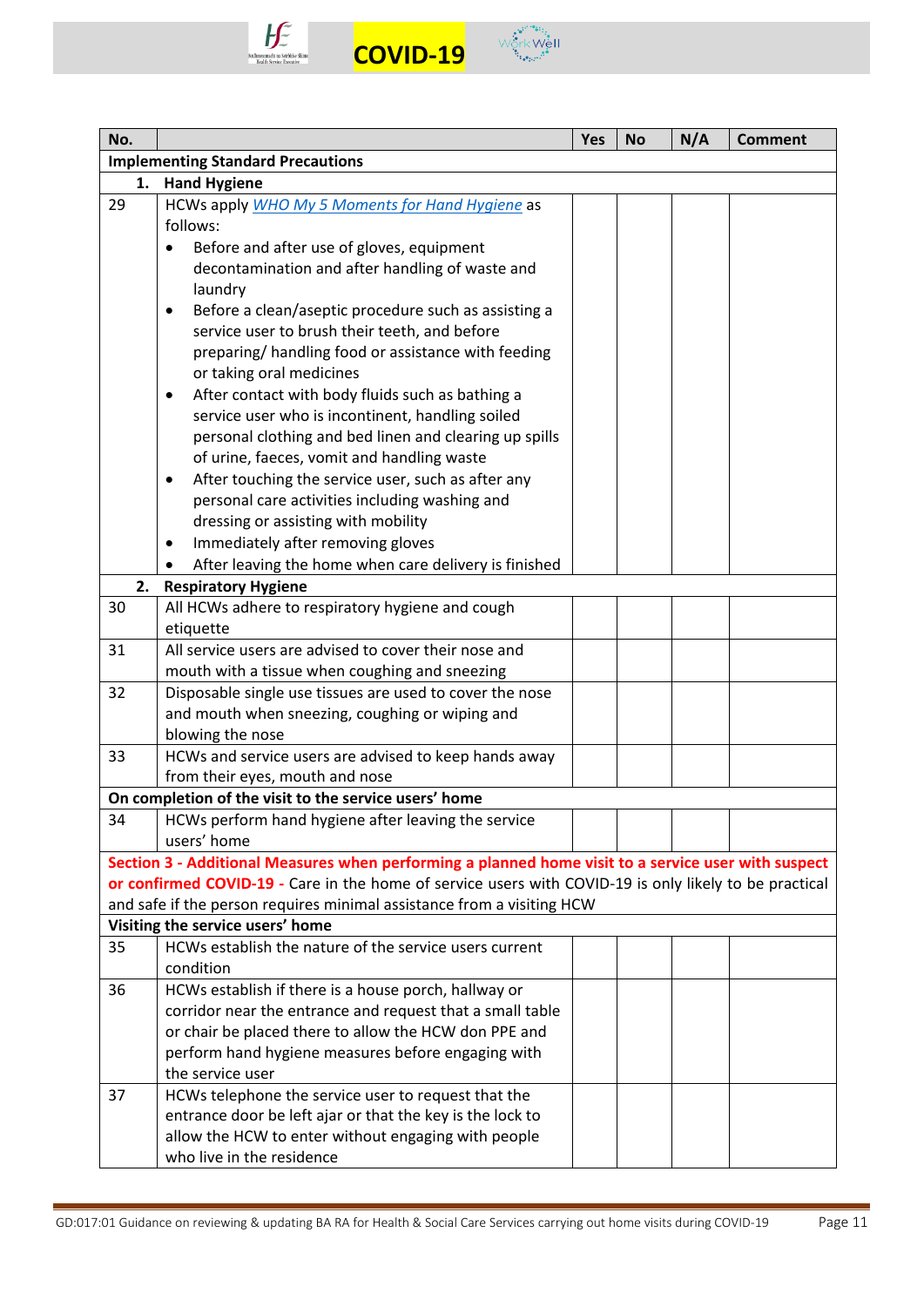



| No. |                                                                                                                                                      | Yes | <b>No</b> | N/A | <b>Comment</b> |
|-----|------------------------------------------------------------------------------------------------------------------------------------------------------|-----|-----------|-----|----------------|
| 38  | HCWs request that all other household members remain                                                                                                 |     |           |     |                |
|     | in a separate room throughout the duration of the visit                                                                                              |     |           |     |                |
| 39  | HCWs request that all animals are contained throughout                                                                                               |     |           |     |                |
|     | the duration of the visit                                                                                                                            |     |           |     |                |
| 40  | HCWs have access to black waste bags, plastic bag,                                                                                                   |     |           |     |                |
|     | ABHR, disinfection wipes as appropriate                                                                                                              |     |           |     |                |
| 41  | HCWs performs hand hygiene, dons PPE appropriate to                                                                                                  |     |           |     |                |
|     | the task and explains to the service user the limit on                                                                                               |     |           |     |                |
|     | contact                                                                                                                                              |     |           |     |                |
|     | On completion of the visit to the service users' home                                                                                                |     |           |     |                |
| 42  | HCWs remove PPE in accordance with the correct                                                                                                       |     |           |     |                |
|     | sequence as per the <b>HPSC</b> / HSE Current                                                                                                        |     |           |     |                |
|     | recommendations for the use of Personal Protective                                                                                                   |     |           |     |                |
|     | Equipment (PPE) in the management of suspected or                                                                                                    |     |           |     |                |
|     | confirmed COVID-19 and HSE PPE donning and doffing                                                                                                   |     |           |     |                |
|     | video resources                                                                                                                                      |     |           |     |                |
| 43  | HCWs removes gloves and performs hand hygiene with                                                                                                   |     |           |     |                |
|     | <b>ABHR</b>                                                                                                                                          |     |           |     |                |
| 44  | HCWs removes apron or gown and disposes in a                                                                                                         |     |           |     |                |
| 45  | domestic waste bag                                                                                                                                   |     |           |     |                |
|     | HCWs removes mask and discards into the waste bag<br>Section 4 - Additional measures when completing National New Born Screening in a service users' |     |           |     |                |
|     | home where household members have suspected or confirmed COVID-19 Infection                                                                          |     |           |     |                |
|     | Visiting the service users' home                                                                                                                     |     |           |     |                |
| 46  | PHN limits contact to the parent/guardian who is<br>$\bullet$                                                                                        |     |           |     |                |
|     | asymptomatic or with the mildest symptoms where                                                                                                      |     |           |     |                |
|     | possible                                                                                                                                             |     |           |     |                |
|     | PHN establishes if there is a room directly off the<br>٠                                                                                             |     |           |     |                |
|     | entrance hall and arranges to meet the                                                                                                               |     |           |     |                |
|     | parent/guardian with the infant there                                                                                                                |     |           |     |                |
|     | PHN completes as much of newborn bloodspot                                                                                                           |     |           |     |                |
|     | screening sample (NBBSS) card as possible prior to                                                                                                   |     |           |     |                |
|     | arriving at the house and mark the card as biohazard                                                                                                 |     |           |     |                |
|     | PHN requests that the parent/guardian has their own<br>$\bullet$                                                                                     |     |           |     |                |
|     | pen to sign the consent form                                                                                                                         |     |           |     |                |
|     | Entering the service users' home                                                                                                                     |     |           |     |                |
| 47  | PHN requests the parent / guardian of the infant to                                                                                                  |     |           |     |                |
|     | wear a face mask                                                                                                                                     |     |           |     |                |
|     | PHN opens PPE and places the plastic sheet on a<br>٠                                                                                                 |     |           |     |                |
|     | table top or chair in the entrance area to provide a                                                                                                 |     |           |     |                |
|     | clean work area                                                                                                                                      |     |           |     |                |
|     | PHN leaves the drying box and sharps container for<br>٠                                                                                              |     |           |     |                |
|     | the specimen open on the clean work area provided                                                                                                    |     |           |     |                |
|     | by the sheet                                                                                                                                         |     |           |     |                |
|     | PHN dons PPE as per the <b>HPSC</b> / HSE Current                                                                                                    |     |           |     |                |
|     | recommendations for the use of Personal Protective                                                                                                   |     |           |     |                |
|     | <b>Equipment (PPE) in the management of suspected or</b>                                                                                             |     |           |     |                |
|     | confirmed COVID-19 and enters the room where the                                                                                                     |     |           |     |                |
|     | parent and infant are waiting                                                                                                                        |     |           |     |                |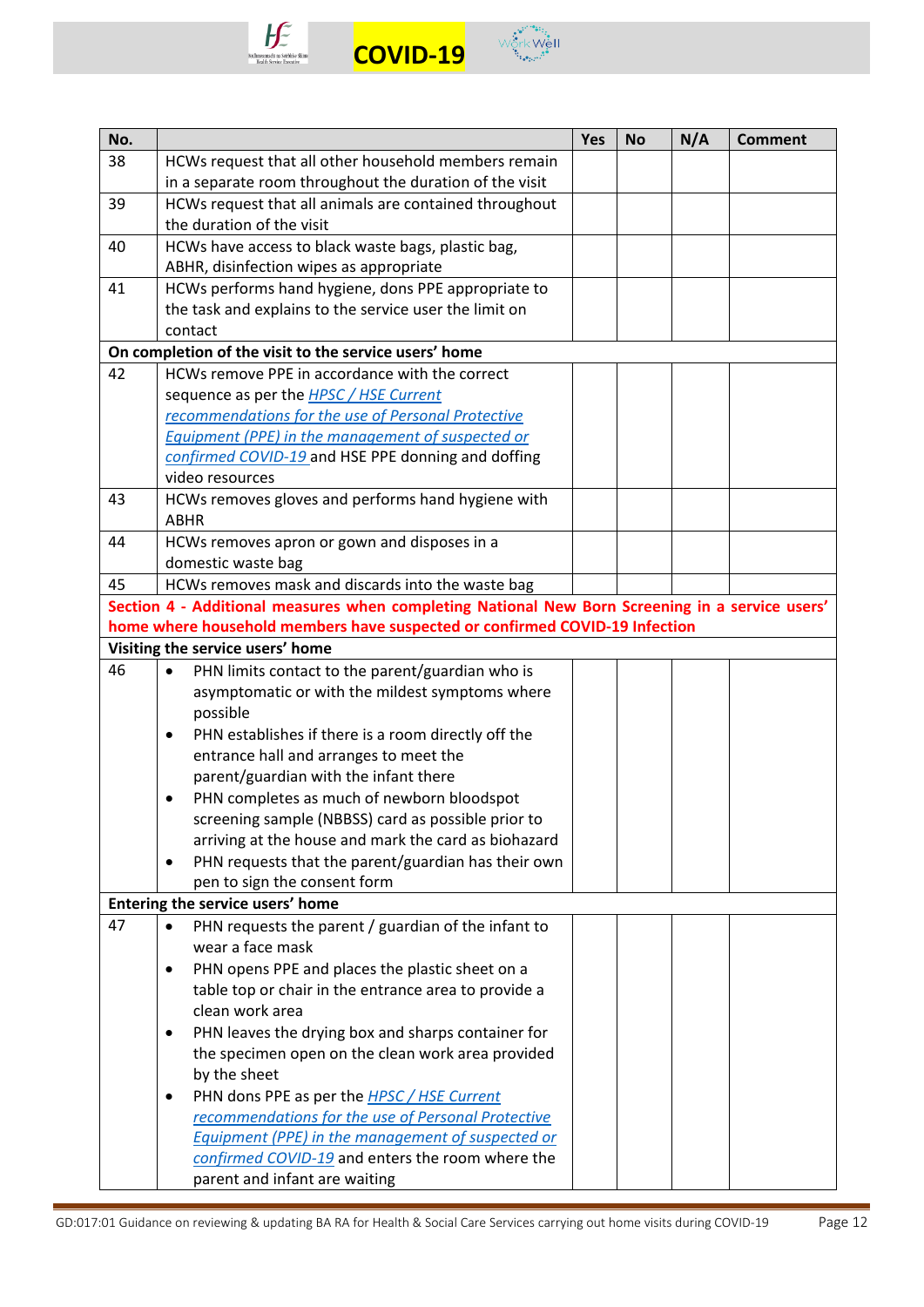



| No. |                                                                                                        | <b>Yes</b> | No | N/A | <b>Comment</b> |
|-----|--------------------------------------------------------------------------------------------------------|------------|----|-----|----------------|
|     | On completion of the visit to the service users' home                                                  |            |    |     |                |
| 48  | PHN:                                                                                                   |            |    |     |                |
|     | continues wearing the PPE and returns to<br>$\bullet$                                                  |            |    |     |                |
|     | the clean workspace carrying the sample in                                                             |            |    |     |                |
|     | gloved hand                                                                                            |            |    |     |                |
|     | Inserts the card into the drying box, being                                                            |            |    |     |                |
|     | careful not to touch the outside of the box                                                            |            |    |     |                |
|     | Removes gloves and performs hand hygiene with<br><b>ABHR</b>                                           |            |    |     |                |
|     | Removes PPE and disposes in the household<br>waste bag                                                 |            |    |     |                |
|     | Performs hand hygiene with ABHR<br>٠                                                                   |            |    |     |                |
|     | Puts on a fresh pair of gloves<br>٠                                                                    |            |    |     |                |
|     | Closes the drying box<br>٠                                                                             |            |    |     |                |
|     | Removes gloves and discard into the waste bag<br>٠                                                     |            |    |     |                |
|     | Performs hand hygiene with ABHR<br>$\bullet$                                                           |            |    |     |                |
|     | Safely disposes of the lancet in a sharps bin<br>$\bullet$                                             |            |    |     |                |
|     | Asks parent to perform hand hygiene before                                                             |            |    |     |                |
|     | signing consent form                                                                                   |            |    |     |                |
|     | Takes the drying box from the clean work area as                                                       |            |    |     |                |
|     | you leave the residence                                                                                |            |    |     |                |
|     | After leaving the service users' home                                                                  |            |    |     |                |
| 49  | PHN packages and labels any specimens in accordance                                                    |            |    |     |                |
|     | with the HSE (2019) Guidelines for the Preparation for                                                 |            |    |     |                |
|     | <b>Transport of Patient Specimens and other Biological</b>                                             |            |    |     |                |
|     | Materials and CUH (2018) A Practical Guide to Newborn                                                  |            |    |     |                |
|     | <b>Bloodspot Screening in Ireland, 7th Edition</b><br><b>Section 5 - Healthcare Risk Waste</b>         |            |    |     |                |
| 50  | HCWs discard all used PPE and other health risk waste                                                  |            |    |     |                |
|     | items into household waste bag, this bag is tied and                                                   |            |    |     |                |
|     | placed in a black bin bag (double bagged) for disposal in                                              |            |    |     |                |
|     | household domestic waste stream after 72 hours                                                         |            |    |     |                |
| 51  | HCWs engage the temporary closure on sharps bins                                                       |            |    |     |                |
|     | when not in use, and fill in accordance with                                                           |            |    |     |                |
|     | manufacturers fill line                                                                                |            |    |     |                |
| 52  | Sharps bins are wiped down with disinfection wipes prior                                               |            |    |     |                |
|     | to removal from service users' residence                                                               |            |    |     |                |
|     | <b>Section 6- PPE (General)</b>                                                                        |            |    |     |                |
|     | Infection Prevention and Control practice supported by appropriate use of PPE is important to minimise |            |    |     |                |

risk to service users of healthcare associated COVID-19.

*Note: The rational, correct and consistent use of PPE can help reduce the spread of COVID-19. PPE effectiveness depends strongly on adequate and regular supplies, adequate training, appropriate hand hygiene and appropriate human behaviour.* The fundamental principle of the hierarchy of controls is that personal protective equipment (PPE) should only be used as a last resort after all other precautions have been implemented.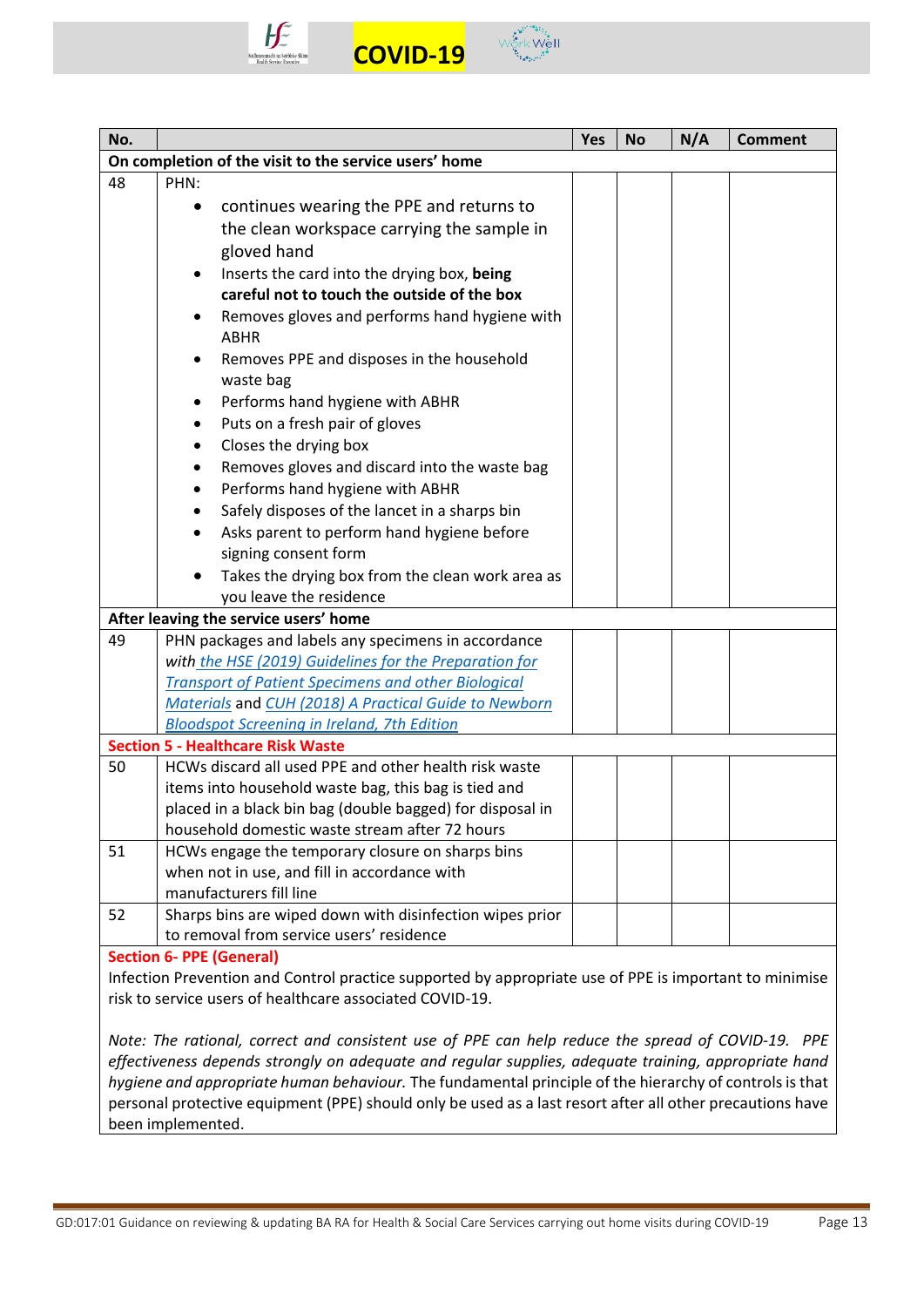



| No. |                                                           | <b>Yes</b> | No | N/A | <b>Comment</b> |
|-----|-----------------------------------------------------------|------------|----|-----|----------------|
| 53  | The choice and selection of PPE is based on risk          |            |    |     |                |
|     | assessment and in line with the HPSC / HSE Current        |            |    |     |                |
|     | recommendations for the use of Personal Protective        |            |    |     |                |
|     | Equipment (PPE) in the management of suspected or         |            |    |     |                |
|     | confirmed COVID-19                                        |            |    |     |                |
| 54  | There is access to adequate supplies of onsite PPE at the |            |    |     |                |
|     | point of care                                             |            |    |     |                |
| 55  | HCWs wear surgical masks when providing care to           |            |    |     |                |
|     | service users and within 2m of a resident regardless of   |            |    |     |                |
|     | their COVID-19 status                                     |            |    |     |                |
| 56  | HCWs wear surgical masks for all encounters with other    |            |    |     |                |
|     | HCWs in the workplace where a distance of 2m cannot       |            |    |     |                |
|     | be maintained                                             |            |    |     |                |

|     | Use the columns below to document any local existing control measures not referenced above |
|-----|--------------------------------------------------------------------------------------------|
| No. |                                                                                            |
|     |                                                                                            |
|     |                                                                                            |